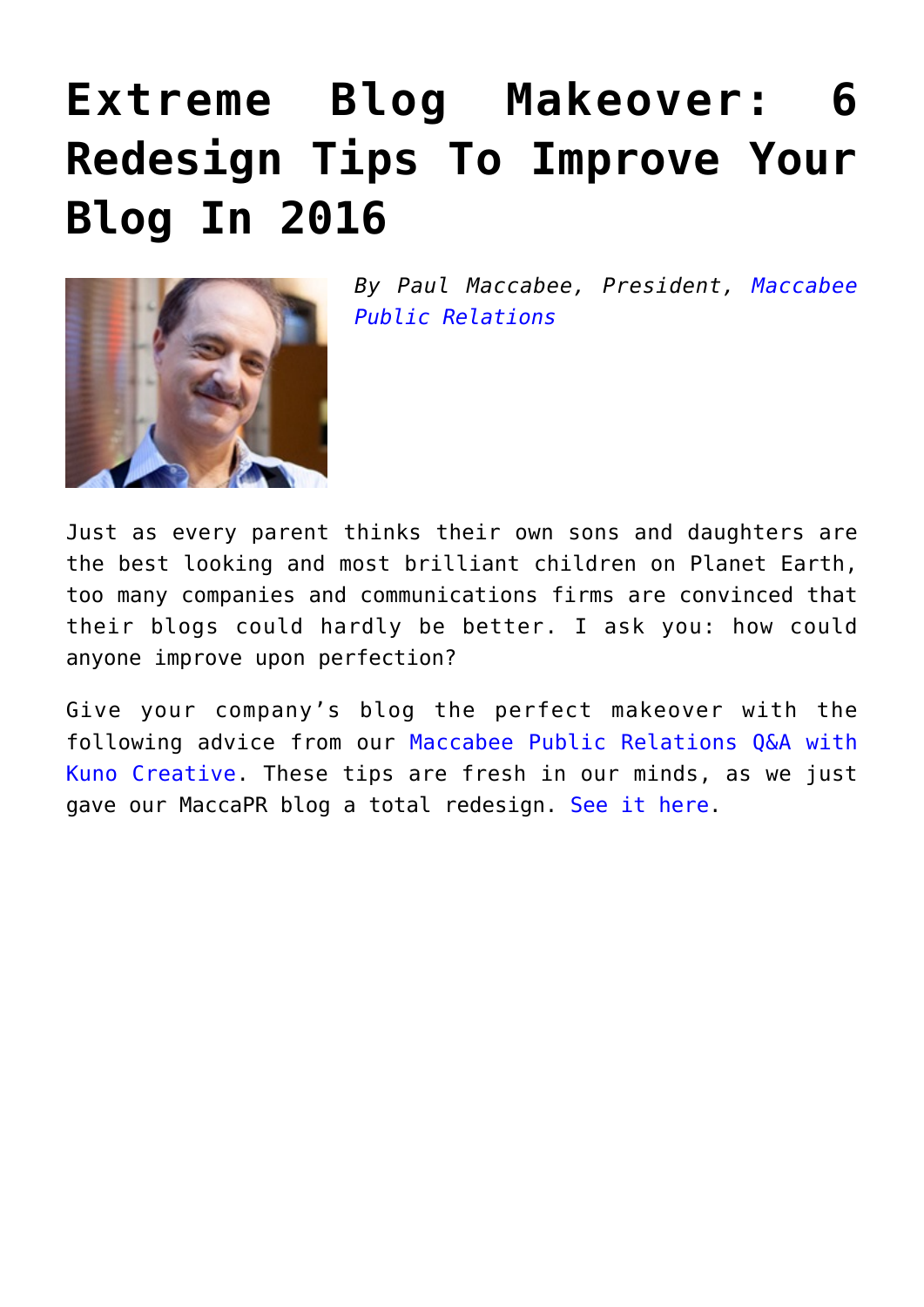

sman hold sledgehammer to crack old mottled concrete wall background

## **QUALITY NOT JUST QUANTITY**

Don't let your audience get lost in your words. Strive for a blog post to be no longer than 500 words, if it features a video, Slideshare or infographic. If it is a post without featured media, it can be around 1,000 words.

## **EVERYTHING IS VISUAL**

When a visitor comes to your blog, they should notice your imagery first and your text content second. Your main blog page should treat articles like billboards and magazine ads – with a highly graphic image and catchy headline. It's all a visitor needs to pique their interest.

## **MINIMIZE FREQUENCY OF SELF-PROMOTION**

Don't just write about your own company's product and services. Another common mistake is infrequent updates. Avoid being that blog where the last post was two months ago.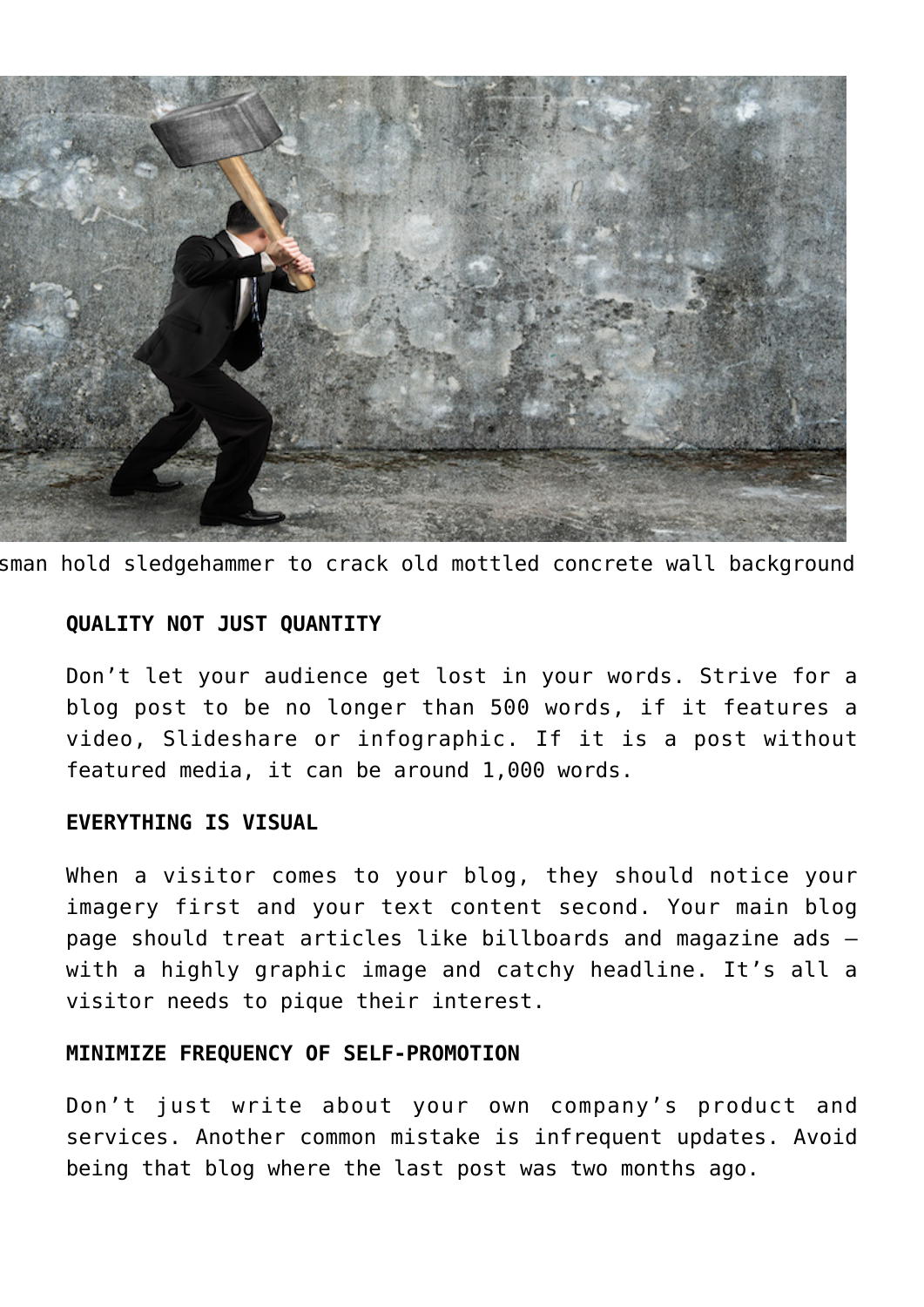#### **LEAVE SOCIAL MEDIA CHANNELS UNTIL THE END**

Here's why: When you put social media links at the top of your blog, it's a sign to visitors saying – 'pull away from our content and check us out somewhere else.' The longer marketers can keep visitors on your website and blog, the better.

#### **MAKE MOBILE A PRIORITY**

Chances are you're probably reading this very post on your mobile screen. The following three improvements will acknowledge the fact that your readers are most likely viewing your content on their narrower screens:

1.) The blog post items that appear in the center column should be formatted to adjust their text size for greater readability across any device,

2.) The amount of space between each blog post item should be increased on mobile devices to allow for easier scrolling, and 3.) Sidebar sections should use custom formatting to allow for more efficient layout of content on narrower screens.

#### **KEEP BLOG METRICS IN MIND**

View your blog as the top of the funnel of your content delivery system. When gauging the success of your blog, you look at two measures of engagement: the growth of your subscribers and the conversion rates from your articles. Check out these three ways to increase your blog engagement:

1.) Make it easy for visitors to subscribe – just ask for an email address.

2.) Make sure there is a clear, concise path for your visitors to convert – using calls-to-action (CTAs) that deliver relevant offers of content.

3.) Blogs should be a gateway that get people from across the web and social media to your website. Make it easy to move from your blog to your main site.